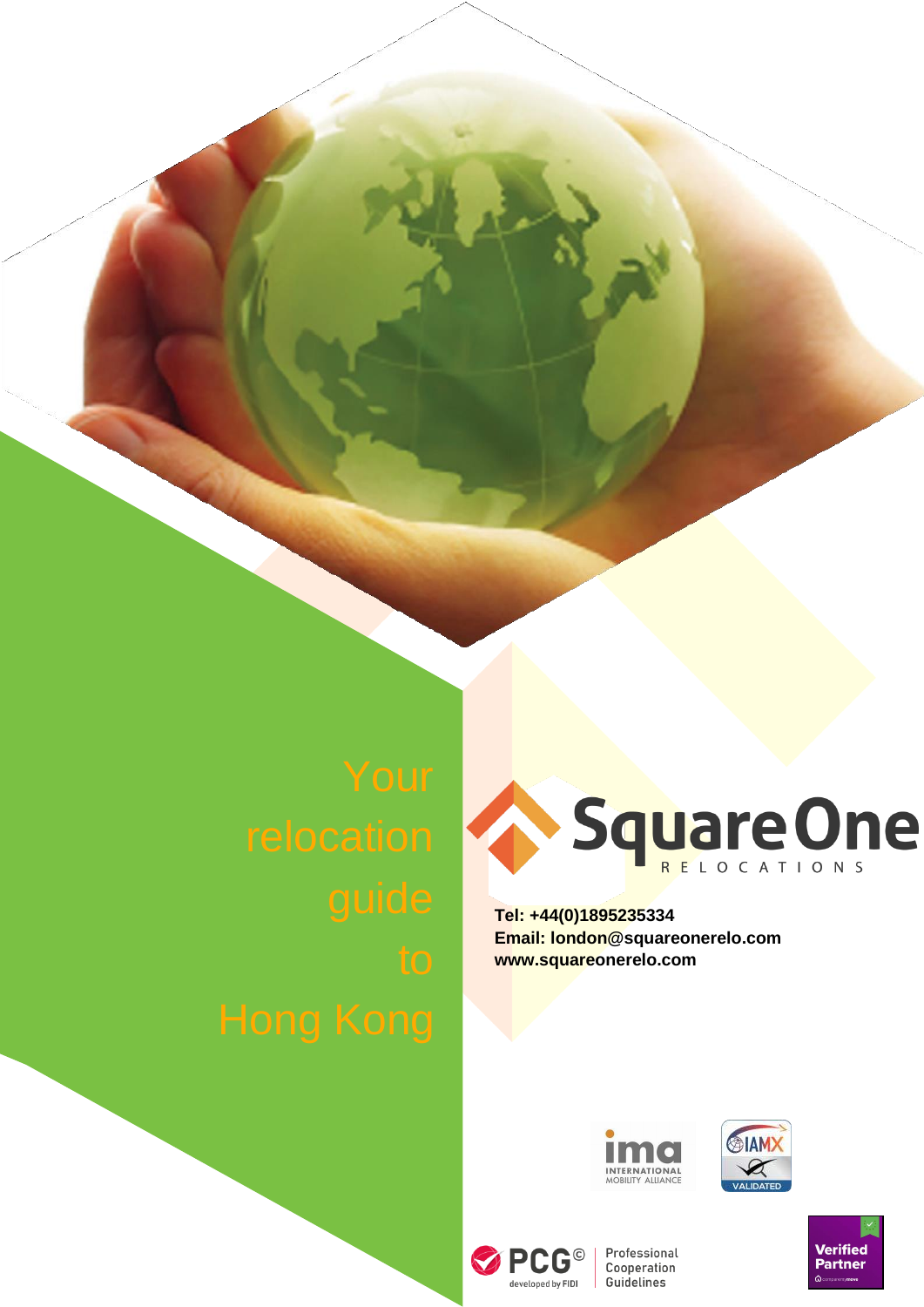

| <b>TELEPHONE:</b>                   | Country code (00852) No area codes.                                                                                                                                                                                                                                                                                                                                                                                                                                                                                                                                                                                                                                                                                                                  |
|-------------------------------------|------------------------------------------------------------------------------------------------------------------------------------------------------------------------------------------------------------------------------------------------------------------------------------------------------------------------------------------------------------------------------------------------------------------------------------------------------------------------------------------------------------------------------------------------------------------------------------------------------------------------------------------------------------------------------------------------------------------------------------------------------|
| <b>STANDARD TIME:</b>               | GMT + 8 hours.                                                                                                                                                                                                                                                                                                                                                                                                                                                                                                                                                                                                                                                                                                                                       |
| <b>WEIGHTS &amp; MEASURES:</b>      | Metric.                                                                                                                                                                                                                                                                                                                                                                                                                                                                                                                                                                                                                                                                                                                                              |
| <b>ELECTRICITY:</b>                 | 220v AC, 50Hz.                                                                                                                                                                                                                                                                                                                                                                                                                                                                                                                                                                                                                                                                                                                                       |
| INOCULATIONS/VACCINATIONS:          | Hepatitis A and Typhoid recommended.                                                                                                                                                                                                                                                                                                                                                                                                                                                                                                                                                                                                                                                                                                                 |
| <b>PUBLIC HOLIDAYS:</b>             | 1st January New Year's Day, Chinese New Year according to<br>Lunar Calendar more than one day is a Public holiday,<br>Good Friday plus the day after and Easter Monday,<br>Ching Ming Festival - 4th or 5th April Gregorian Calendar,<br>May 1st Labour Day, Buddhas Birthday 8th day of the 4th<br>month in the Chinese Lunar Calendar, Dragon Boat Festival<br>(Tuen Ng Festival) 5th Day of the 5th Lunar month, 1st July<br>SAR Day celebrates the handover of Hong Kong to China,<br>Mid-Autumn Festival - 15th day of the 8th month of the<br>Lunar Calendar, October 1st Chinese National Day,<br>Chung Yeung Festival - 9th day of the 9th Lunar month,<br>25th December - Christmas Day, Family Day - first weekday<br>after Christmas Day. |
| <b>OFFICE HOURS:</b>                | Official hours to be 09.00 hours to 18.00 hours.                                                                                                                                                                                                                                                                                                                                                                                                                                                                                                                                                                                                                                                                                                     |
| <b>BANK HOURS:</b>                  | 0900-17-00 Mon - Fri and 0930-1230 Sat.                                                                                                                                                                                                                                                                                                                                                                                                                                                                                                                                                                                                                                                                                                              |
| <b>EMERGENCY TELEPHONE NUMBERS:</b> | 999 - Police, Ambulance and Fire.                                                                                                                                                                                                                                                                                                                                                                                                                                                                                                                                                                                                                                                                                                                    |
| <b>BRITISH CONSULATE GENERAL:</b>   | <b>British Consulate General</b><br>1 Supreme Court Road<br>Admiralty<br>Hong Kong (PO Box 528)<br>Tel: +852 2901 3000                                                                                                                                                                                                                                                                                                                                                                                                                                                                                                                                                                                                                               |
| <b>CHINESE EMBASSY IN LONDON:</b>   | 49-51 Portland Place<br>London W1B 1JL<br>Tel: 0207 299 4049                                                                                                                                                                                                                                                                                                                                                                                                                                                                                                                                                                                                                                                                                         |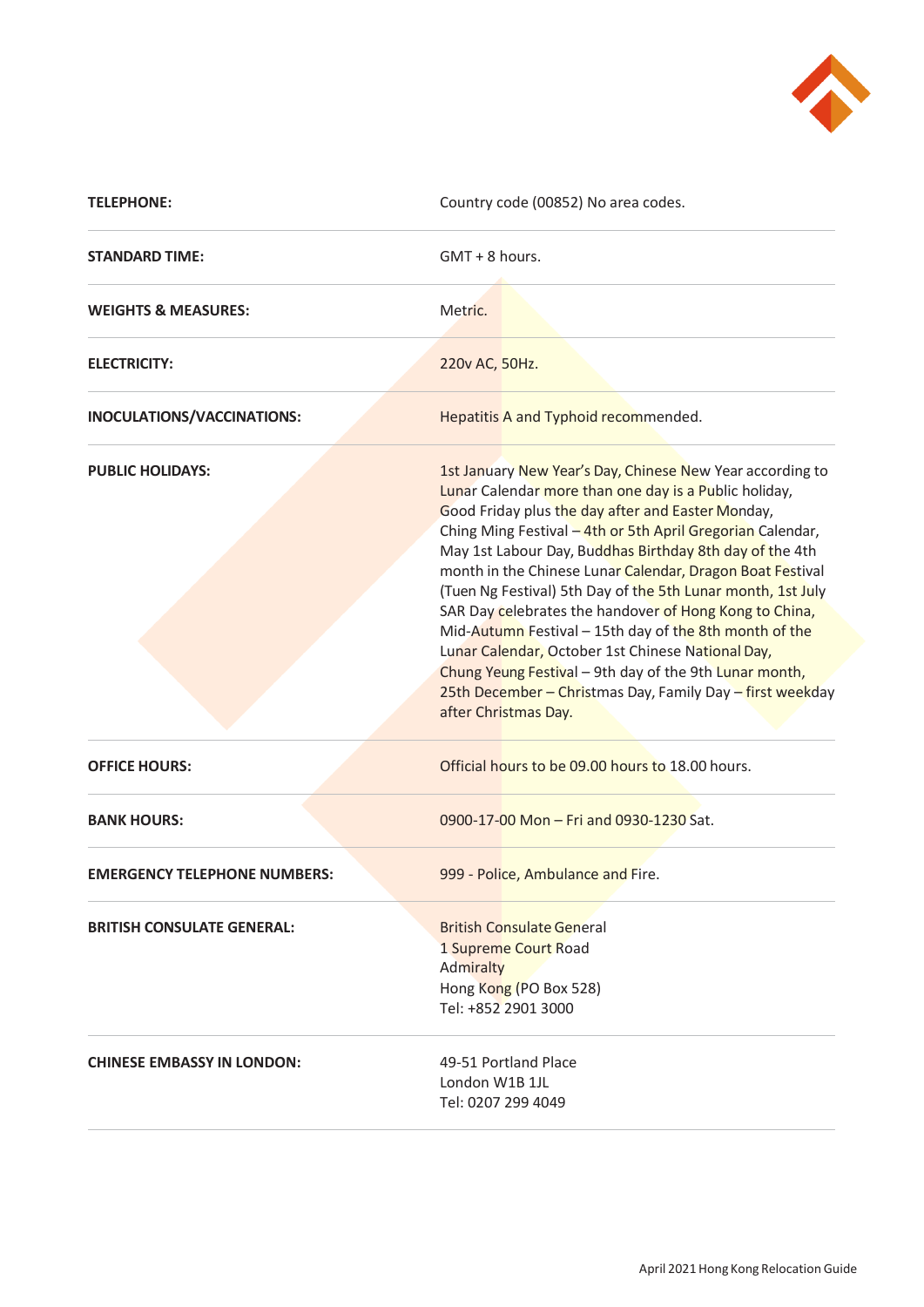

# **Part 1 – Background Information on Hong Kong, Special Administrative Region of China**

## **Background**

Hong Kong as we know it today was born when China's Qing dynasty government was defeated in the First Opium War in 1842, when it ceded Hong Kong Island to Britain. Within 60 years, Kowloon, the New Territories and 235 outlying Islands were also leased to Britain. However, the history of the more than 1100 square kilometres that Hong Kong now occupies predates the events of the Qing dynasty by more than a thousand years. From its earliest days as a British colony, Hong Kong served as a centre of international trade. In the turbulent years of the early 20th Century, the population was bolstered by refugees mostly from China. The arrival of immigrants in large numbers helped launch a new role for Hong Kong as a major manufacturing hub. In recent years, asthe economy of Mainland China has undergone a process of opening, Hong Kong has become an important gateway to the world's largest market.

Pursuant to an agreement signed by China and the UK on 19 December 1984, Hong Kong became the Hong Kong Special Administrative Region (SAR) of the People's Republic of China on 1 July 1997. In this agreement, China promised that, under its "one country, two systems" formula, China's socialist economic system would not be imposed on Hong Kong and that Hong Kong would enjoy a "high degree of autonomy" in all matters except foreign and defence affairs, for the subsequent 50 years.

#### **Population**

The population of Hong Kong as at November 2017 is recorded at 7,395,000.

## **Geography**

Positioned in Eastern Asia bordering the south China Sea and China. Hong Kong mainland takes in the New Territories and Kowloon Peninsula; the main islands are: Hong Kong Island and Lantau Island, there are over 200 tiny islands.

#### **Climate**

Although Hong Kong lies within the Tropics, being just south of the Tropic of Cancer, it has seasonal variations of climate.

#### **Economy**

Hong Kong has a free market economy, highly dependent on international trade and finance - the value of goods and services trade, including the sizable share of re-exports, is about four times Gross Domestic Product (GDP). Hong Kong has no tariffs on imported goods, and it levies excise duties on only four commodities, whether imported or produced locally: hard alcohol, tobacco, hydrocarbon oil, and methyl alcohol. There are no quotas or dumping laws. Hong Kong's open economy left it exposed to the global economic slowdown that began in 2008. Although increasing integration with China, through trade, tourism, and financial links, helped it to make an initial recovery more quickly than many observers anticipated, its continued reliance on foreign trade and investment leaves it vulnerable to renewed global financial market volatility or a slowdown in the global economy. The Hong Kong government is promoting the Special Administrative Region (SAR) as the site for Chinese renminbi (RMB) internationalization. Hong Kong residents can establish RMB-denominated savings accounts; RMB- denominated corporate and Chinese government bonds have been issued in Hong Kong; and RMB trade settlement is allowed. The territory far exceeded the RMB conversion quota set by Beijing for trade settlements in 2010 due to the growth of earnings from exports to the mainland.

#### **Education**

The Hong Kong education system is based on the British model, the first 9 years are compulsory although most students complete all 12. Public schools in Hong Kong are fully funded by the government and offer free education to all children. There are many international schools in Hong Kong which teach the curriculum of their founding country.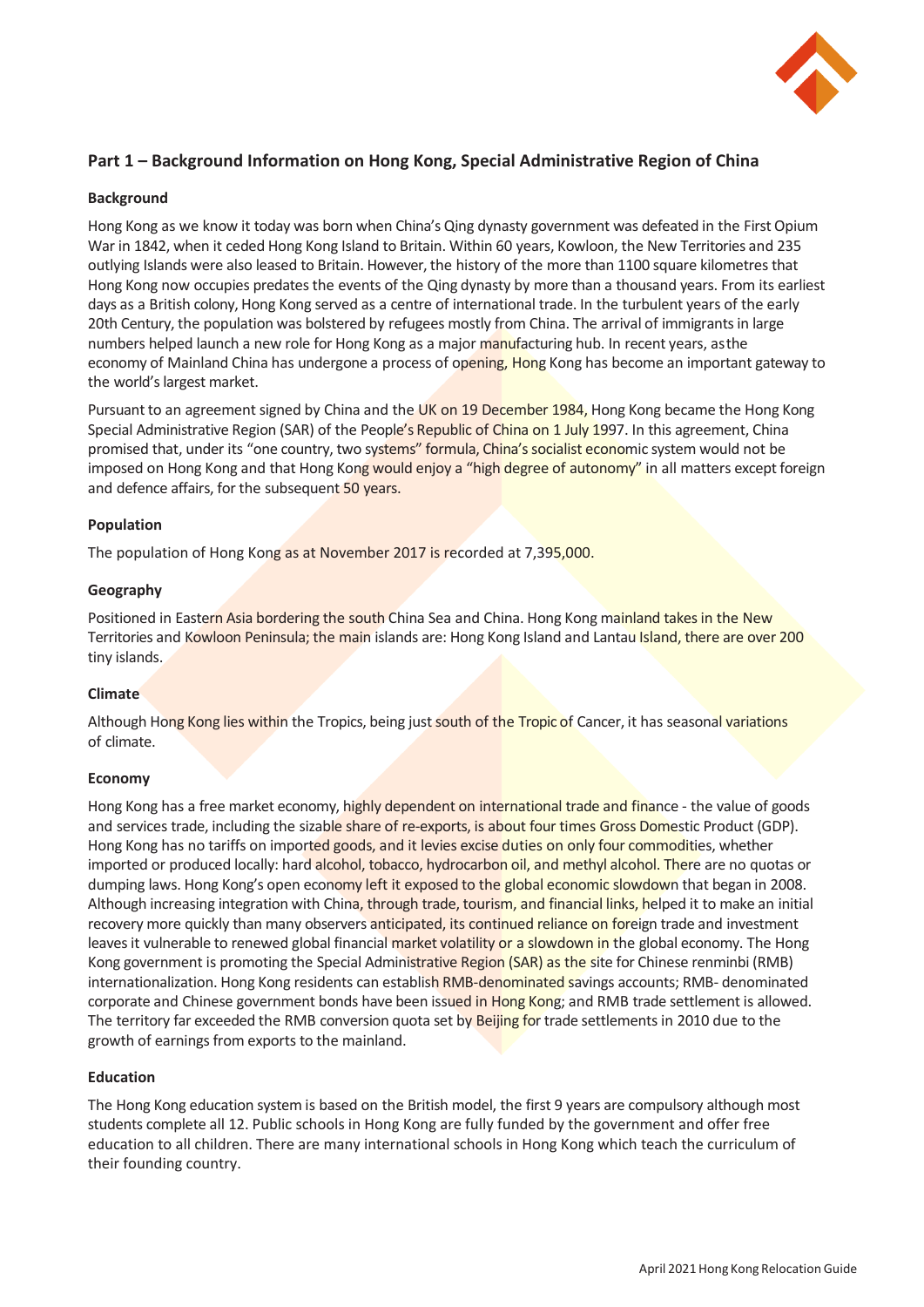

# **Religion**

There is a large variety of religious groups in the Hong Kong Special Administrative Region (HKSAR), including Buddhism, Taoism, Confucianism, Christianity, Islam, Hinduism, Sikhism and Judaism

#### **Healthcare**

The Hong Kong public healthcare system is subsidised by the Government, and quality health services are provided for eligible residents at a very low cost.

There are no financial contributions to public health insurance in Hong Kong.

#### **Currency**

The unit of currency is the Hong Kong dollar (HK\$) divided into 100 cents. Currency in circulation is in the following denominations.

Notes: - \$10, \$20, \$50, \$100, \$500 and \$1000.

Coins: - 10 cents, 20 cents and 50 cents plus \$1, \$2, \$5 and \$10.

Bank Notes are issued by more than one Bank and can therefore vary in size.

All major credit cards are accepted.

## **Language**

Chinese and English are the official languages of Hong Kong.

*Although every care is taken to ensure that all information in this Relocation Guide is accurate and up to date our company cannot accept liability for any inaccuracy.*

# **Part 2 – Hong Kong Import Customs Regulations**

**To the best of our knowledge, the following documentation is required to import household and personal effects into Hong Kong.**

#### **Household Goods**

#### **General Information**

Importing used household and personal effects is still duty free.

Customs control on imported household and personal effects is done through inspection of documents, and where necessary, physical examination of the effects. Physical examination is conducted on a selective basis.

#### **Documents required:**

- Detailed Inventory of the goods.
- Copy of Passport.

#### **Import declaration**

If the description of the goods is shown as only electrical appliances or only clothing, an import licence may be required before clearance. A general description of used household goods and personal effects is preferred.

#### **Diplomats removals**

#### **Documents required:**

• Inventory of the goods.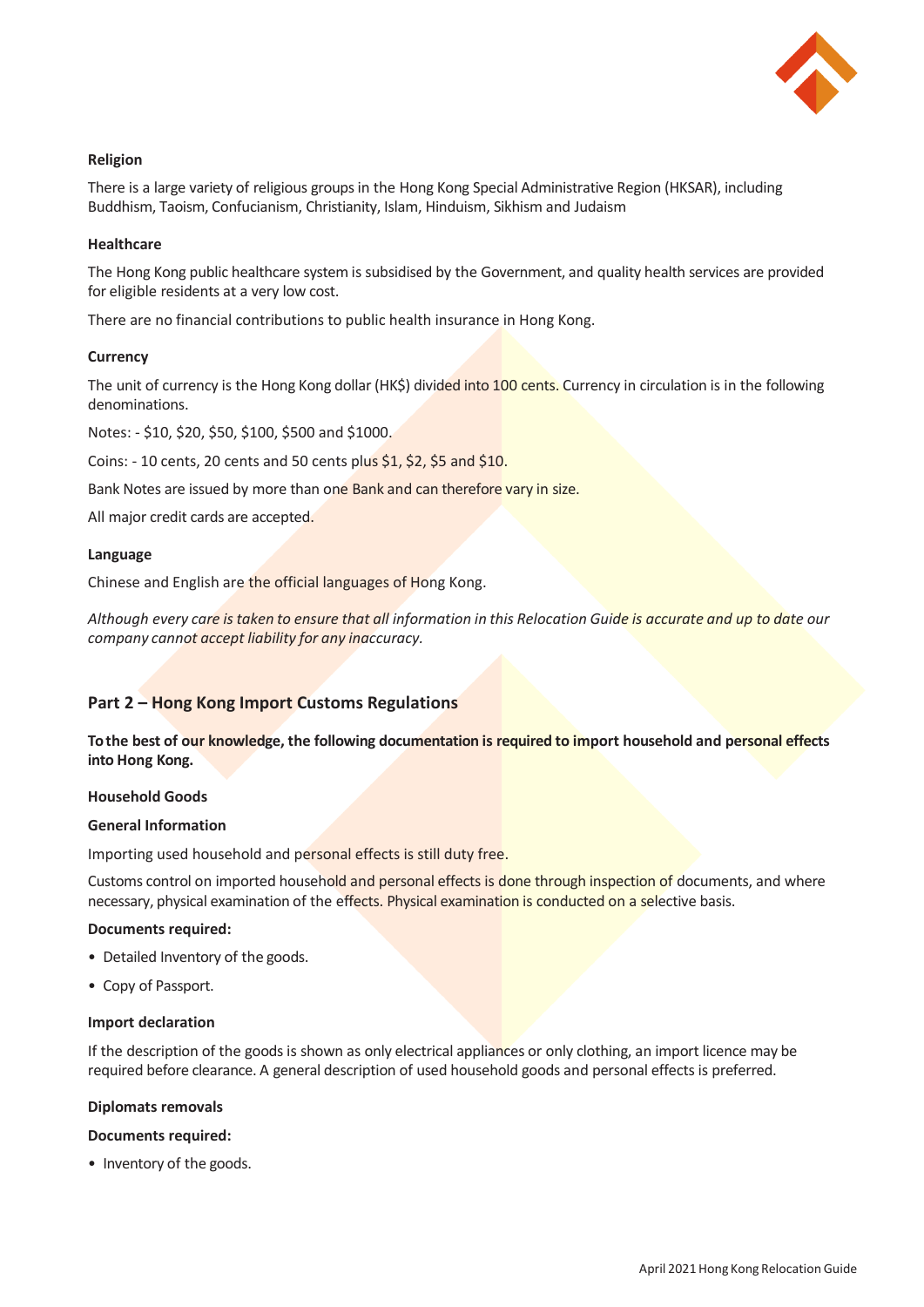

- Copy of Passport.
- Import declaration.

## **Motorcars, motorcycles, mopeds, power-driven boats with in-board engine**

All are subject to strict regulatory inspections plus high first registration taxes, and the registration process is costly and time consuming. The taxes are set to discourage the personal import of vehicles, and it is highly recommended that an estimate of costs be obtained prior to shipping. All vehicles must satisfy noise and emission standards and be right-hand drive. It is also difficult to obtain insurance for a vehicle over 10 years of age. An import permit must be submitted by the vehicle owner within 30 days of the vehicle's arrival in Hong Kong.

#### **Documents required**

- Original Purchase Invoice.
- Original Insurance Certificate.
- De-registration Certificate.
- Original Registration Document.

#### **Alcohol and Wine**

Only wine can be imported duty free, however, the importation of any type of alcohol, even if duty free, will likely cause Customs Examination with consequent costs and delays. To import any type of alcohol a very detailed list is required, showing size of bottle, type of alcohol, percentage of alcoholic strength and the CIF value. The calculation of duty on alcohol is complicated, and for further information please visit the Hong Kong Government website: -

**[http://www.customs.gov.hk/filemanager/common/pdf/pdf\\_notice/fact\\_sheet\\_eng.pdf](http://www.customs.gov.hk/filemanager/common/pdf/pdf_notice/fact_sheet_eng.pdf)**

#### **Firearms and Dangerous Goods**

Although firearms can be imported into Hong Kong, we recommend they not be included with your household and personal effects. Doing so, will delay the consignment both at the port of export and import, which will add to the cost of shipping. Explosives, fireworks and clasp-knives are prohibited.

#### **Plants and Vegetable Products**

Please do not include with your household and personal effects.

#### **Food Items**

The importation of small quantities of non-perishable food items is allowed for personal use, however, we do prefer food items not to be included with your household and personal effects. If there are items you must take with you, please contact us.

#### **Prohibited Items**

• Drugs and narcotics.

#### **Pets (dogs, cats, etc.)**

We work with several Pet Relocation Companies who can help you Import your pet to Hong Kong. Please

contact us if you wish to be put in contact with our partners.

Please also see further information on the importing of pets to Hong Kong:

**<https://www.gov.hk/en/nonresidents/living/pets.htm>**